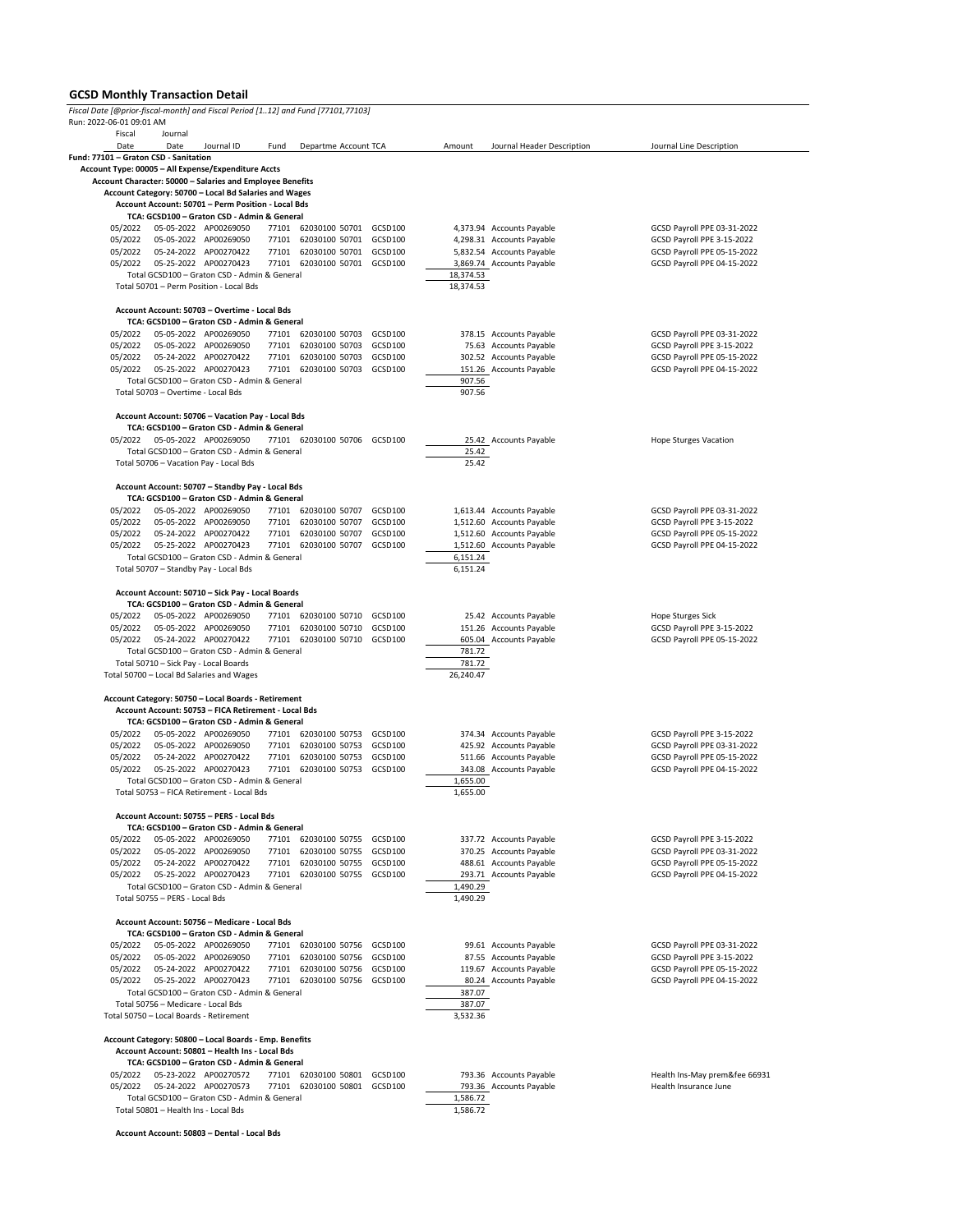## **TCA: GCSD100 – Graton CSD - Admin & General**

05/2022 05-25-2022 AP00270574 77101 62030100 50803 GCSD100 135.00 Accounts Payable June Dental & Admin Fee<br>05/2022 05-25-2022 AP00270574 77101 62030100 50803 GCSD100 135.00 Accounts Payable May Dental & Admin Fee<br>1970. 135.00 Accounts Payable<br>05/2022 05-25-2022 AP00270574 77101 62030100 50803 GCSD100 135.00 Accounts Payable<br>05/2022 05-25-2022 AP00270574 77101 62030100 50803 GCSD100 135.00 Accounts Payable<br>Total GCSD100 – Graton CSD - Adm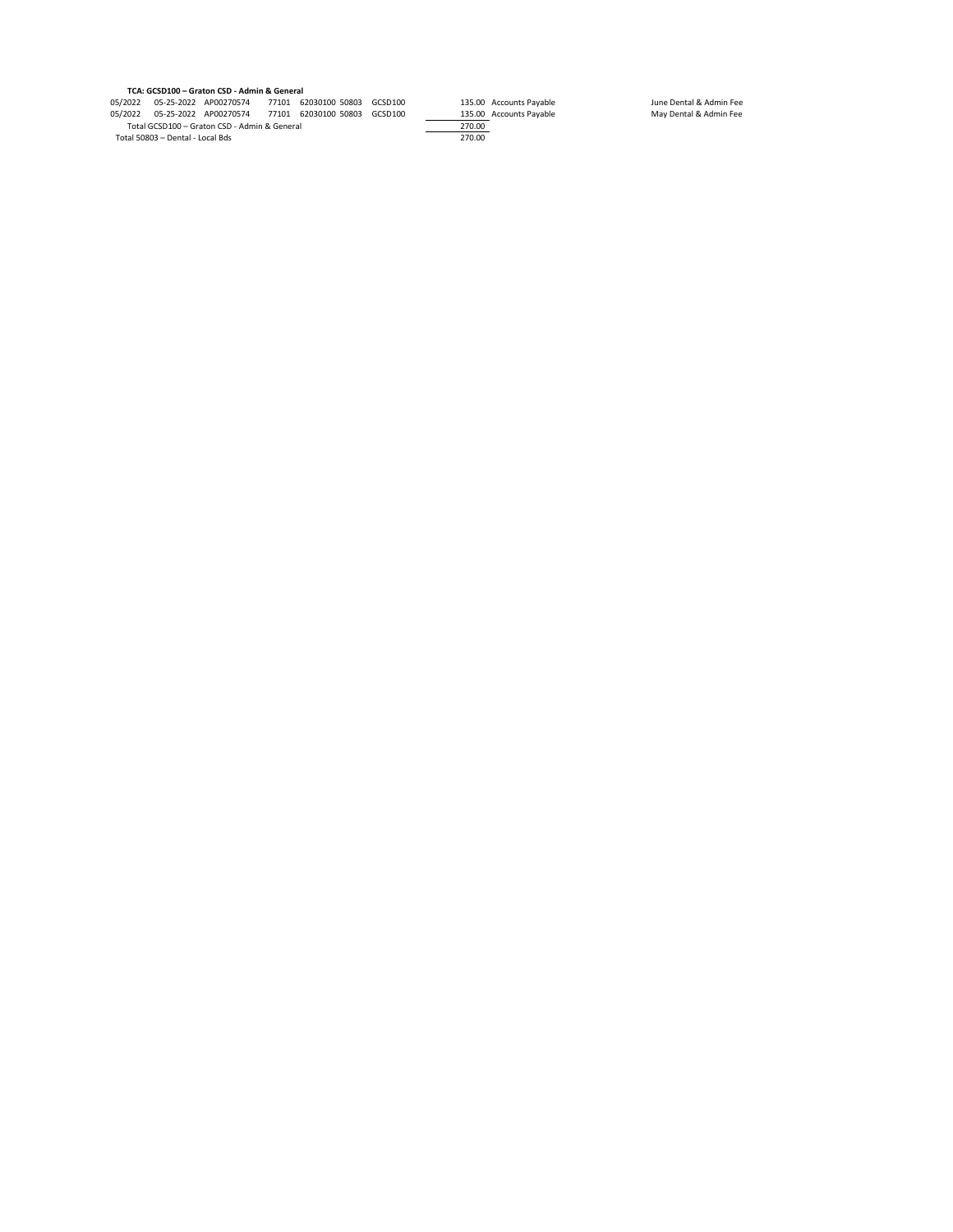| Account Account: 50805 - Vision - Local Bds                                                                                                                                                                                                                                                                                                                                                                                                                       |         |                                           |                                                                                                 |                                                                                              |
|-------------------------------------------------------------------------------------------------------------------------------------------------------------------------------------------------------------------------------------------------------------------------------------------------------------------------------------------------------------------------------------------------------------------------------------------------------------------|---------|-------------------------------------------|-------------------------------------------------------------------------------------------------|----------------------------------------------------------------------------------------------|
| TCA: GCSD100 - Graton CSD - Admin & General<br>77101 62030100 50805<br>05/2022<br>05-25-2022 AP00270574<br>77101 62030100 50805 GCSD100<br>Total GCSD100 - Graton CSD - Admin & General<br>Total 50805 - Vision - Local Bds                                                                                                                                                                                                                                       | GCSD100 | 20.80<br>20.80                            | 10.40 Accounts Payable<br>10.40 Accounts Payable                                                | June Vision<br>May Vision                                                                    |
| Account Account: 50806 - Unemployment - Local Bds<br>TCA: GCSD100 - Graton CSD - Admin & General<br>05/2022  05-24-2022  AP00270422<br>77101 62030100 50806 GCSD100<br>Total GCSD100 - Graton CSD - Admin & General<br>Total 50806 - Unemployment - Local Bds<br>Total 50800 - Local Boards - Emp. Benefits<br>Total 50000 - Salaries and Employee Benefits                                                                                                       |         | 152.17<br>152.17<br>2,029.69<br>31,802.52 | 152.17 Accounts Payable                                                                         | GCSD Payroll PPE 05-15-2022                                                                  |
| Account Character: 51000 - Services and Supplies<br>Account Category: 51020 - Communication Expense<br>Account Account: 51021 - Communication Expense<br>TCA: GCSD100 - Graton CSD - Admin & General<br>05/2022  05-24-2022  AP00270305<br>77101 62030100 51021 GCSD100<br>Total GCSD100 - Graton CSD - Admin & General<br>Total 51021 - Communication Expense<br>Total 51020 - Communication Expense                                                             |         | 857.14<br>857.14<br>857.14                | 857.14 Accounts Payable                                                                         | Graton Cal Card March                                                                        |
| Account Category: 51030 - Household Expense<br>Account Account: 51031 - Waste Disposal Services<br>TCA: GCSD100 - Graton CSD - Admin & General<br>77101 62030100 51031 GCSD100<br>05/2022<br>05-24-2022 AP00270305<br>Total GCSD100 - Graton CSD - Admin & General<br>Total 51031 - Waste Disposal Services<br>Total 51030 - Household Expense                                                                                                                    |         | 112.50<br>112.50<br>112.50                | 112.50 Accounts Payable                                                                         | Graton Cal Card March                                                                        |
| Account Category: 51060 - Maintenance - Equipment<br>Account Account: 51061 - Maintenance - Equipment<br>TCA: GCSD300 - Graton CSD - Treatment<br>05/2022<br>05-24-2022 AP00270305<br>77101 62030100 51061 GCSD300<br>05/2022  05-24-2022  AP00270305<br>77101 62030100 51061 GCSD300<br>Total GCSD300 - Graton CSD - Treatment<br>Total 51061 - Maintenance - Equipment<br>Total 51060 - Maintenance - Equipment                                                 |         | 2,982.70<br>2,982.70<br>2,982.70          | 2,910.66 Accounts Payable<br>72.04 Accounts Payable                                             | <b>Graton Cal Card March</b><br>Graton Cal Card March                                        |
| Account Category: 51070 - Maintenance - Bldg & Improve<br>Account Account: 51071 - Maintenance - Bldg & Improve<br>TCA: GCSD300 - Graton CSD - Treatment<br>05/2022  05-05-2022  AP00269050<br>77101 62030100 51071 GCSD300<br>Total GCSD300 - Graton CSD - Treatment<br>Total 51071 - Maintenance - Bldg & Improve<br>Total 51070 - Maintenance - Bldg & Improve                                                                                                 |         | 125.00<br>125.00<br>125.00                | 125.00 Accounts Payable                                                                         | Sewer Lateral Videos                                                                         |
| Account Category: 51200 - Professional & Specialized<br>Account Account: 51207 - Client Accounting Services<br>TCA: GCSD100 - Graton CSD - Admin & General<br>05/2022  05-01-2022  0000267737<br>77101 62030100 51207 GCSD100<br>05/2022<br>05-01-2022 0000267737<br>77101 62030100 51207 GCSD100<br>05/2022<br>05-01-2022 0000267839<br>77101 62030100 51207 GCSD100<br>Total GCSD100 - Graton CSD - Admin & General<br>Total 51207 - Client Accounting Services |         | 191.05<br>191.05                          | 6.35 Adj Billing For COLA<br>11.28 Adj Billing For COLA<br>173.42 Client Acct Srvcs PPE 4-18-22 | Client Acct Svc PPE 4/4/2022<br>Client Acct Svc PPE 3/21/22<br>Client Acct Svc PPE 4/18/2022 |
| Account Account: 51212 - Outside Counsel - Legal Advice<br>TCA: GCSD100 - Graton CSD - Admin & General<br>05/2022  05-24-2022  AP00270573<br>77101 62030100 51212 GCSD100<br>Total GCSD100 - Graton CSD - Admin & General<br>Total 51212 - Outside Counsel - Legal Advice                                                                                                                                                                                         |         | 608.40<br>608.40                          | 608.40 Accounts Payable                                                                         | <b>General Advice</b>                                                                        |
| Account Account: 51226 - Consulting Services<br>TCA: GCSD100 - Graton CSD - Admin & General<br>05/2022<br>05-05-2022 AP00269050<br>77101 62030100 51226 GCSD100<br>05/2022<br>05-23-2022 AP00270421<br>77101 62030100 51226 GCSD100<br>Total GCSD100 - Graton CSD - Admin & General<br>Total 51226 - Consulting Services                                                                                                                                          |         | 9,630.05<br>9,630.05                      | 99.55 Accounts Payable<br>9,530.50 Accounts Payable                                             | Melinda Bell Create 1099's<br>GenMgr Contract Svc Inv 220430                                 |
| Account Account: 51231 - Testing/Analysis<br>TCA: GCSD300 - Graton CSD - Treatment<br>05/2022<br>05-23-2022 AP00270421<br>77101<br>62030100 51231 GCSD300<br>05/2022<br>05-24-2022 AP00270422<br>77101<br>62030100 51231 GCSD300<br>05/2022<br>05-24-2022 AP00270422<br>77101<br>62030100 51231 GCSD300<br>Total GCSD300 - Graton CSD - Treatment<br>Total 51231 - Testing/Analysis                                                                               |         | 4,235.00<br>4,235.00                      | 199.00 Accounts Payable<br>2,627.00 Accounts Payable<br>1,409.00 Accounts Payable               | Metals&Bacteria-Solids2040357<br>Samples Submitted April<br>Samples Submitted Feb.           |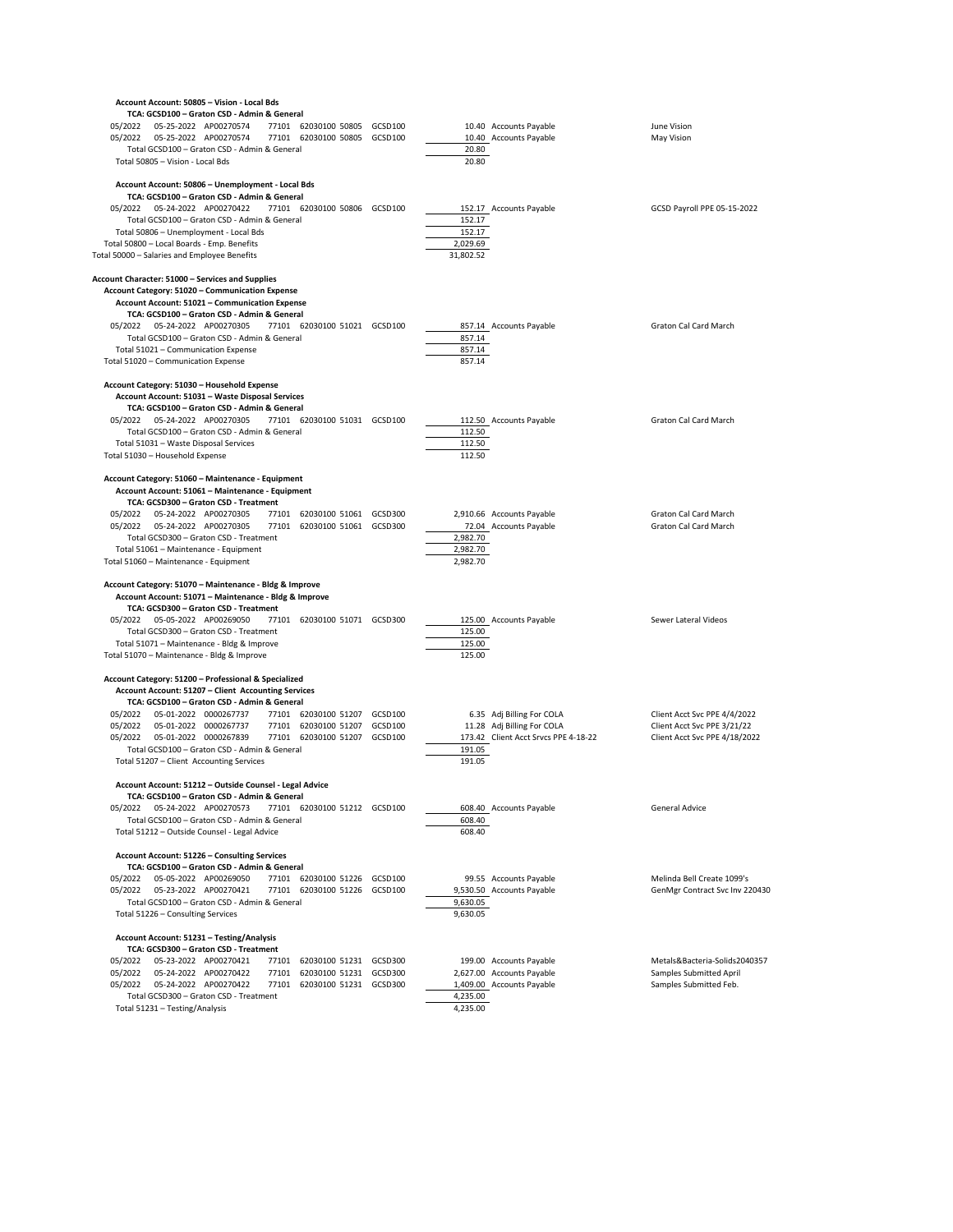|                    |                                  | Account Account: 51237 - Process Service                                                                      |       |                                                              |         |                        |                                                    |                                                            |
|--------------------|----------------------------------|---------------------------------------------------------------------------------------------------------------|-------|--------------------------------------------------------------|---------|------------------------|----------------------------------------------------|------------------------------------------------------------|
|                    |                                  | TCA: GCSD100 - Graton CSD - Admin & General                                                                   |       |                                                              |         |                        |                                                    |                                                            |
| 05/2022            |                                  | 05-05-2022 AP00269050                                                                                         |       | 77101 62030100 51237 GCSD100                                 |         |                        | 122.16 Accounts Payable                            | GCSD Payroll PPE 3-15-2022                                 |
| 05/2022<br>05/2022 |                                  | 05-05-2022 AP00269050<br>05-24-2022 AP00270422                                                                |       | 77101 62030100 51237 GCSD100<br>77101 62030100 51237         | GCSD100 |                        | 258.86 Accounts Payable<br>122.16 Accounts Payable | GCSD Payroll PPE 03-31-2022<br>GCSD Payroll PPE 05-15-2022 |
| 05/2022            |                                  | 05-25-2022 AP00270423                                                                                         |       | 77101 62030100 51237 GCSD100                                 |         |                        | 122.16 Accounts Payable                            | GCSD Payroll PPE 04-15-2022                                |
|                    |                                  | Total GCSD100 - Graton CSD - Admin & General                                                                  |       |                                                              |         | 625.34                 |                                                    |                                                            |
|                    | Total 51237 - Process Service    |                                                                                                               |       |                                                              |         | 625.34                 |                                                    |                                                            |
|                    |                                  | Total 51200 - Professional & Specialized                                                                      |       |                                                              |         | 15,289.84              |                                                    |                                                            |
|                    |                                  | Account Category: 51400 - Rents and Leases - Equipment                                                        |       |                                                              |         |                        |                                                    |                                                            |
|                    |                                  | Account Account: 51401 - Rents and Leases - Equipment                                                         |       |                                                              |         |                        |                                                    |                                                            |
|                    |                                  | TCA: GCSD200 - Graton CSD - Collection                                                                        |       |                                                              |         |                        |                                                    |                                                            |
| 05/2022            |                                  | 05-24-2022 AP00270305                                                                                         |       | 77101 62030100 51401 GCSD200                                 |         |                        | 2,461.96 Accounts Payable                          | Graton Cal Card March                                      |
|                    |                                  | Total GCSD200 - Graton CSD - Collection                                                                       |       |                                                              |         | 2,461.96<br>2,461.96   |                                                    |                                                            |
|                    |                                  | Total 51401 - Rents and Leases - Equipment<br>Total 51400 - Rents and Leases - Equipment                      |       |                                                              |         | 2,461.96               |                                                    |                                                            |
|                    |                                  |                                                                                                               |       |                                                              |         |                        |                                                    |                                                            |
|                    |                                  | Account Category: 51800 - Other Services<br>Account Account: 51803 - Other Contract Services                  |       |                                                              |         |                        |                                                    |                                                            |
|                    |                                  | TCA: GCSD300 - Graton CSD - Treatment                                                                         |       |                                                              |         |                        |                                                    |                                                            |
| 05/2022            |                                  | 05-02-2022 AP00268492                                                                                         |       | 77101 62030100 51803 GCSD300                                 |         |                        | 1,212.15 Accounts Payable                          | Progammer Module                                           |
| 05/2022            |                                  | 05-02-2022 AP00268596                                                                                         |       | 77101 62030100 51803 GCSD300                                 |         |                        | 9,408.00 Accounts Payable                          | Operator Svcs. Thru April                                  |
|                    |                                  | Total GCSD300 - Graton CSD - Treatment                                                                        |       |                                                              |         | 10,620.15              |                                                    |                                                            |
|                    |                                  | Total 51803 - Other Contract Services                                                                         |       |                                                              |         | 10,620.15              |                                                    |                                                            |
|                    | Total 51800 - Other Services     |                                                                                                               |       |                                                              |         | 10,620.15              |                                                    |                                                            |
|                    |                                  | Account Category: 51900 - Interfund Expenses                                                                  |       |                                                              |         |                        |                                                    |                                                            |
|                    |                                  | Account Account: 51902 - Telecommunication Usage                                                              |       |                                                              |         |                        |                                                    |                                                            |
|                    |                                  | TCA: GCSD100 - Graton CSD - Admin & General<br>05-24-2022 AP00270305                                          |       |                                                              |         |                        |                                                    | Graton Cal Card March                                      |
| 05/2022            |                                  | Total GCSD100 - Graton CSD - Admin & General                                                                  |       | 77101 62030100 51902 GCSD100                                 |         | 27.20                  | 27.20 Accounts Payable                             |                                                            |
|                    |                                  | Total 51902 - Telecommunication Usage                                                                         |       |                                                              |         | 27.20                  |                                                    |                                                            |
|                    | Total 51900 - Interfund Expenses |                                                                                                               |       |                                                              |         | 27.20                  |                                                    |                                                            |
|                    |                                  | Account Category: 52040 - Household Supplies Expense                                                          |       |                                                              |         |                        |                                                    |                                                            |
|                    |                                  | Account Account: 52041 - Household Supplies Expense                                                           |       |                                                              |         |                        |                                                    |                                                            |
|                    |                                  | TCA: GCSD100 - Graton CSD - Admin & General                                                                   |       |                                                              |         |                        |                                                    |                                                            |
| 05/2022            |                                  | 05-24-2022 AP00270305                                                                                         |       | 77101 62030100 52041 GCSD100                                 |         |                        | 49.50 Accounts Payable                             | Graton Cal Card March                                      |
|                    |                                  | Total GCSD100 - Graton CSD - Admin & General                                                                  |       |                                                              |         | 49.50                  |                                                    |                                                            |
|                    |                                  | Total 52041 - Household Supplies Expense                                                                      |       |                                                              |         | 49.50                  |                                                    |                                                            |
|                    |                                  | Total 52040 - Household Supplies Expense                                                                      |       |                                                              |         | 49.50                  |                                                    |                                                            |
|                    |                                  | Account Category: 52060 - Maintenance - Equipment                                                             |       |                                                              |         |                        |                                                    |                                                            |
|                    |                                  | Account Account: 52061 - Fuel/Gas/Oil                                                                         |       |                                                              |         |                        |                                                    |                                                            |
|                    |                                  | TCA: GCSD100 - Graton CSD - Admin & General                                                                   |       |                                                              |         |                        |                                                    |                                                            |
| 05/2022<br>05/2022 |                                  | 05-24-2022 AP00270305<br>05-24-2022 AP00270305                                                                |       | 77101 62030100 52061 GCSD100<br>77101 62030100 52061 GCSD100 |         |                        | 417.33 Accounts Payable<br>40.38 Accounts Payable  | Graton Cal Card March<br>Graton Cal Card March             |
|                    |                                  | Total GCSD100 - Graton CSD - Admin & General                                                                  |       |                                                              |         | 457.71                 |                                                    |                                                            |
|                    | Total 52061 - Fuel/Gas/Oil       |                                                                                                               |       |                                                              |         | 457.71                 |                                                    |                                                            |
|                    |                                  |                                                                                                               |       |                                                              |         |                        |                                                    |                                                            |
|                    |                                  | Account Account: 52063 - Vehicle Parts<br>TCA: GCSD100 - Graton CSD - Admin & General                         |       |                                                              |         |                        |                                                    |                                                            |
| 05/2022            |                                  | 05-24-2022 AP00270305                                                                                         |       | 77101 62030100 52063 GCSD100                                 |         |                        | 417.40 Accounts Payable                            | Graton Cal Card March                                      |
|                    |                                  | Total GCSD100 - Graton CSD - Admin & General                                                                  |       |                                                              |         | 417.40                 |                                                    |                                                            |
|                    | Total 52063 - Vehicle Parts      |                                                                                                               |       |                                                              |         | 417.40                 |                                                    |                                                            |
|                    |                                  | Total 52060 - Maintenance - Equipment                                                                         |       |                                                              |         | 875.11                 |                                                    |                                                            |
|                    |                                  | Account Category: 52070 - Maintenance - Bldg & Improve                                                        |       |                                                              |         |                        |                                                    |                                                            |
|                    |                                  | Account Account: 52071 - Materials and Supplies Expense                                                       |       |                                                              |         |                        |                                                    |                                                            |
|                    |                                  | TCA: GCSD100 - Graton CSD - Admin & General                                                                   |       |                                                              |         |                        |                                                    |                                                            |
| 05/2022            |                                  | 05-24-2022 AP00270305                                                                                         |       | 77101 62030100 52071 GCSD100                                 |         |                        | 1,541.73 Accounts Payable                          | Graton Cal Card March                                      |
|                    |                                  | Total GCSD100 - Graton CSD - Admin & General                                                                  |       |                                                              |         | 1,541.73               |                                                    |                                                            |
|                    |                                  | Total 52071 - Materials and Supplies Expense                                                                  |       |                                                              |         | 1,541.73               |                                                    |                                                            |
|                    |                                  | Account Account: 52072 - Chemicals                                                                            |       |                                                              |         |                        |                                                    |                                                            |
|                    |                                  | TCA: GCSD300 - Graton CSD - Treatment                                                                         |       |                                                              |         |                        |                                                    |                                                            |
| 05/2022            |                                  | 05-02-2022 AP00268492                                                                                         |       | 77101 62030100 52072 GCSD300                                 |         |                        | 3,720.81 Accounts Payable                          | Hydrofloc 820 275 Gal. Tote                                |
| 05/2022            |                                  | 05-23-2022 AP00270421                                                                                         | 77101 | 62030100 52072 GCSD300                                       |         |                        | 3,101.05 Accounts Payable                          | Hydrofloc 820-275 gal tote                                 |
| 05/2022            |                                  | 05-24-2022 AP00270305<br>Total GCSD300 - Graton CSD - Treatment                                               |       | 77101 62030100 52072 GCSD300                                 |         |                        | 7,610.07 Accounts Payable                          | Graton Cal Card March                                      |
|                    | Total 52072 - Chemicals          |                                                                                                               |       |                                                              |         | 14,431.93<br>14,431.93 |                                                    |                                                            |
|                    |                                  | Total 52070 - Maintenance - Bldg & Improve                                                                    |       |                                                              |         | 15,973.66              |                                                    |                                                            |
|                    |                                  |                                                                                                               |       |                                                              |         |                        |                                                    |                                                            |
|                    |                                  | Account Category: 52080 - Medical, Dental, Laboratory<br>Account Account: 52081 - Medical/Laboratory Supplies |       |                                                              |         |                        |                                                    |                                                            |
|                    |                                  | TCA: GCSD300 - Graton CSD - Treatment                                                                         |       |                                                              |         |                        |                                                    |                                                            |
| 05/2022            |                                  | 05-23-2022 AP00270421                                                                                         |       | 77101 62030100 52081 GCSD300                                 |         |                        | 532.00 Accounts Payable                            | Chemicals - Inv 204600                                     |
| 05/2022            |                                  | 05-23-2022 AP00270421                                                                                         |       | 77101 62030100 52081 GCSD300                                 |         |                        | 134.70 Accounts Payable                            | ElectrodeStorageSolution&Clean                             |
|                    |                                  | Total GCSD300 - Graton CSD - Treatment                                                                        |       |                                                              |         | 666.70                 |                                                    |                                                            |
|                    |                                  | Total 52081 - Medical/Laboratory Supplies<br>Total 52080 - Medical, Dental, Laboratory                        |       |                                                              |         | 666.70<br>666.70       |                                                    |                                                            |
|                    |                                  |                                                                                                               |       |                                                              |         |                        |                                                    |                                                            |